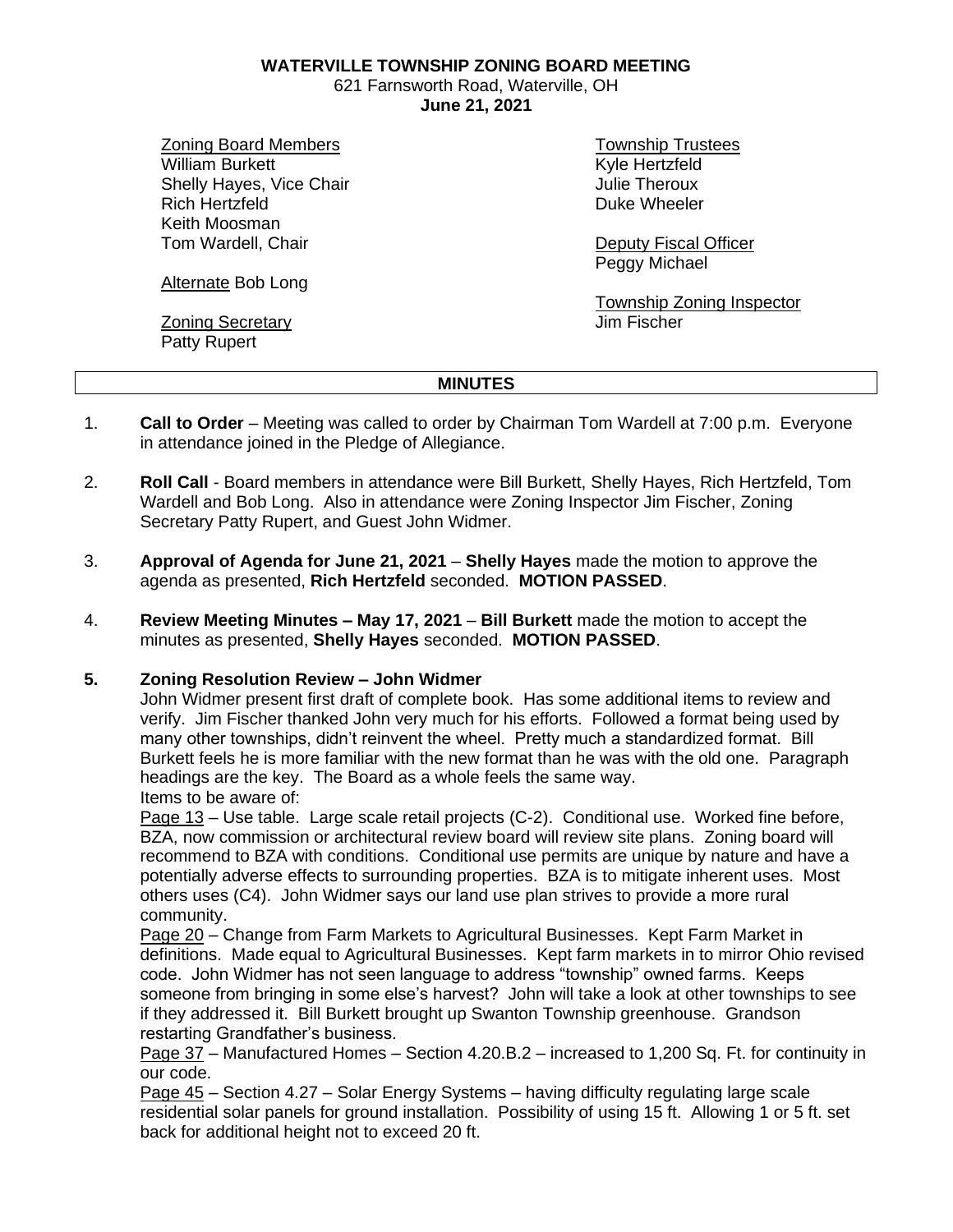Page 51 – Section 4.33.B7. Wind Turbine, Small – Would like to drop down to 45 dBA to the nearest property line. Should meet residential noise level.

Page 98 – Section 7.3.A – Table 7-1 – b) Two family needs to be added back in.

Page 120 – Environmental Standards – Section 9.5.4 – Lighting quality –

Page 121 – Environmental Standards – Noise – Applying current standards. C.Standards.2 remove below.

Page 139 – Section 12.7 – On-premise Electronic Message Center.

Page 72 – Section 5 – Overlay Districts 3.c.v. Change to comply with page 139.

Page 177 – discussion on alternates, being appointed for 5 year term. They are appointed annually. Architectural review board.

John will check to see if a wall is defined as a fence.

Suggest to invite to BZA to our next meeting.

## 6. **Public Comments** -None

### **7. Correspondence – Patty Rupert**

a. BZA – New Members have been voted in by the trustees. Roger Tucholski & Jason Sheidler

### **8. Zoning Inspectors Report – Jim Fischer**

Permit No. 019 – new accessory permit for Corey and Jamie Gladwell (115' x 50') 9081 Dutch Road Waterville, Oh 43566 Collected \$300.00 Ck. No. 3754 Permit No. 020 – new home permit for Dennis and Michelle Judy 8502 Valley Gate Waterville, Oh 43566 Agent – West Rock Development Collected \$250.00 Ck. No. 2092 Permit No. 021 – fence permit for Telluride subdivision entrance Dutch Road Waterville, Oh 43566 Collected \$50.00 Ck. No. 5111 I would like to talk about this one. Permit No. 022 – new home permit for Mark and Lisa Foster 9310 Noward Road Waterville, Oh 43566 Agent – Redfox Custom Homes Collected \$250.00 Ck. No. 2401

05-10-2021 – I spoke with Kathryn Gifford, 7755 Noward Road. Her back yard abuts the quarry at the corner of Neapolis Waterville Road, 9340. She would like to place an accessory building on the quarry property. I would like to discuss this with the board also.

06-08-2021 – I spoke with Lisa Ziemkiewicz about a FEMA sponsored tornado shelter program. The shelter is 8' x 10'. She lives at 5945 Berkey Southern Road (St. Rt. 295). Total square is fewer than 100 square feet. No permit required.